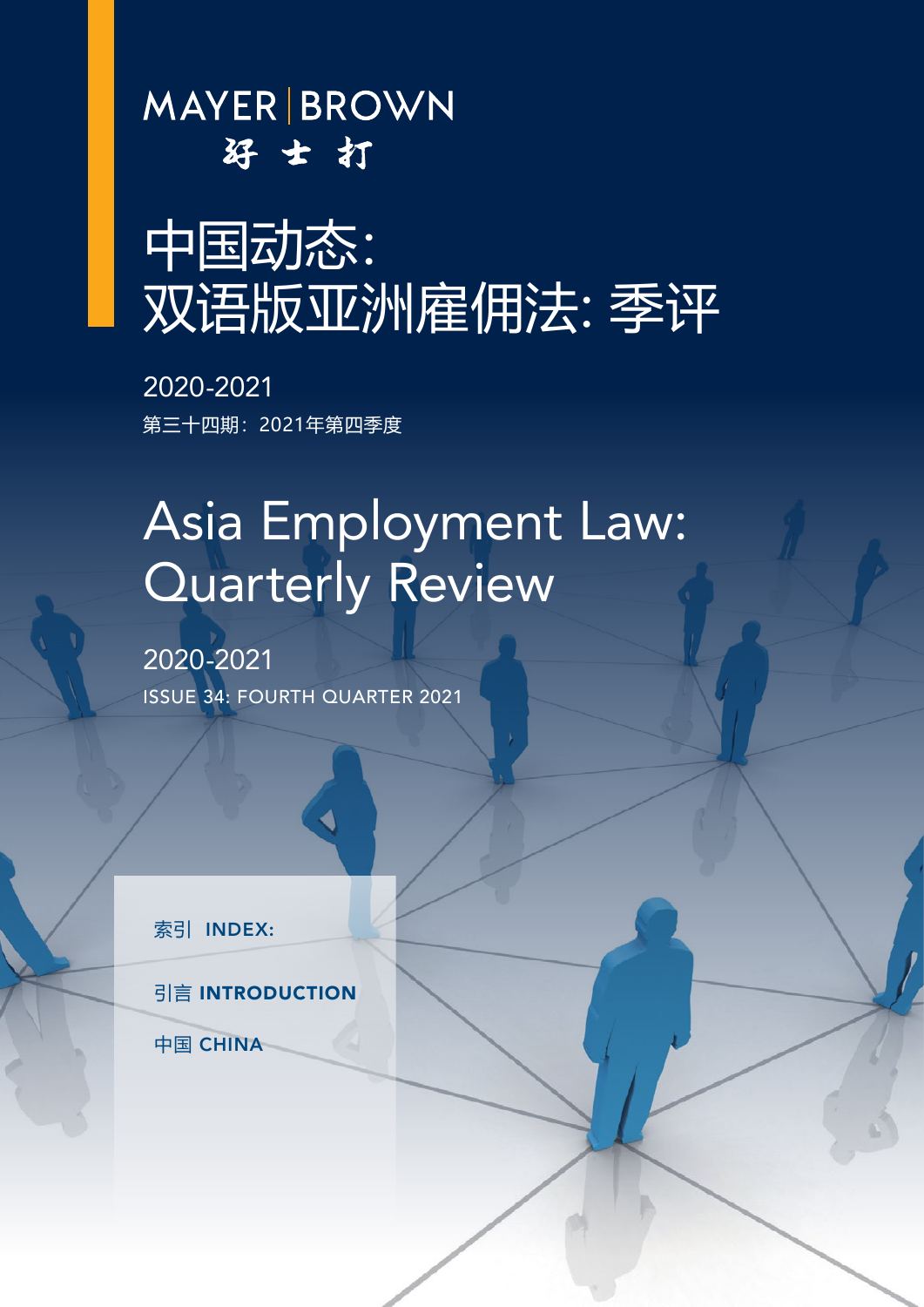截至2021年12月更新 Updated as of December 2021

# **MAYER BROWN** 好士打

# **引言 Introduction**

亚洲法律顾问与人力资源顾问的工作往往涉及多个司法辖区。准确把握雇佣相关法律发展情况既是 重中之重又充满挑战。

为协助阁下获取最新法律动态,孖士打(Mayer Brown)发布电子期刊**亚洲雇佣法:季评**,内容涵盖亚 洲15个司法辖区,并将每季更新。

在第三十四期中,我们将回顾并评点2021年第四季雇佣法发展情况,同时列出一些2022年立法、咨 询、政策及判例法方面的预期重大变革。

孖士打与亚洲地区15家律师事务所长期开展跨境合作,与对方律师建立了密切的工作关系,本刊正 是这一努力的结果。欲获悉撰稿律师及律师事务所名单,请浏览[连络人页面](#page-4-0)。

我们衷心希望本刊对阁下有所助益。

Asia's legal and human resources advisors are often required to function across multiple jurisdictions. Staying on top of employment-related legal developments is important but can be challenging.

To help keep you up to date, Mayer Brown produces the Asia Employment Law: Quarterly Review, an e-publication covering 15 jurisdictions in Asia.

In this thirty-fourth edition, we flag and comment on employment law developments during the fourth quarter of 2021 and highlight some of the major legislative, consultative, policy and case law changes to look out for in 2022.

This publication is a result of ongoing cross-border collaboration between 15 law firms across Asia with whose lawyers Mayer Brown has had the pleasure of working with closely for many years. For a list of contributing lawyers and law firms, please see the *[contacts page](#page-4-0)*.

We hope you find this edition useful.

#### 顺颂商祺 With best regards,



**杨瑞锟** Andy Yeo 合伙人 Partner +86 21 6032 0266 andy.yeo@mayerbrown.com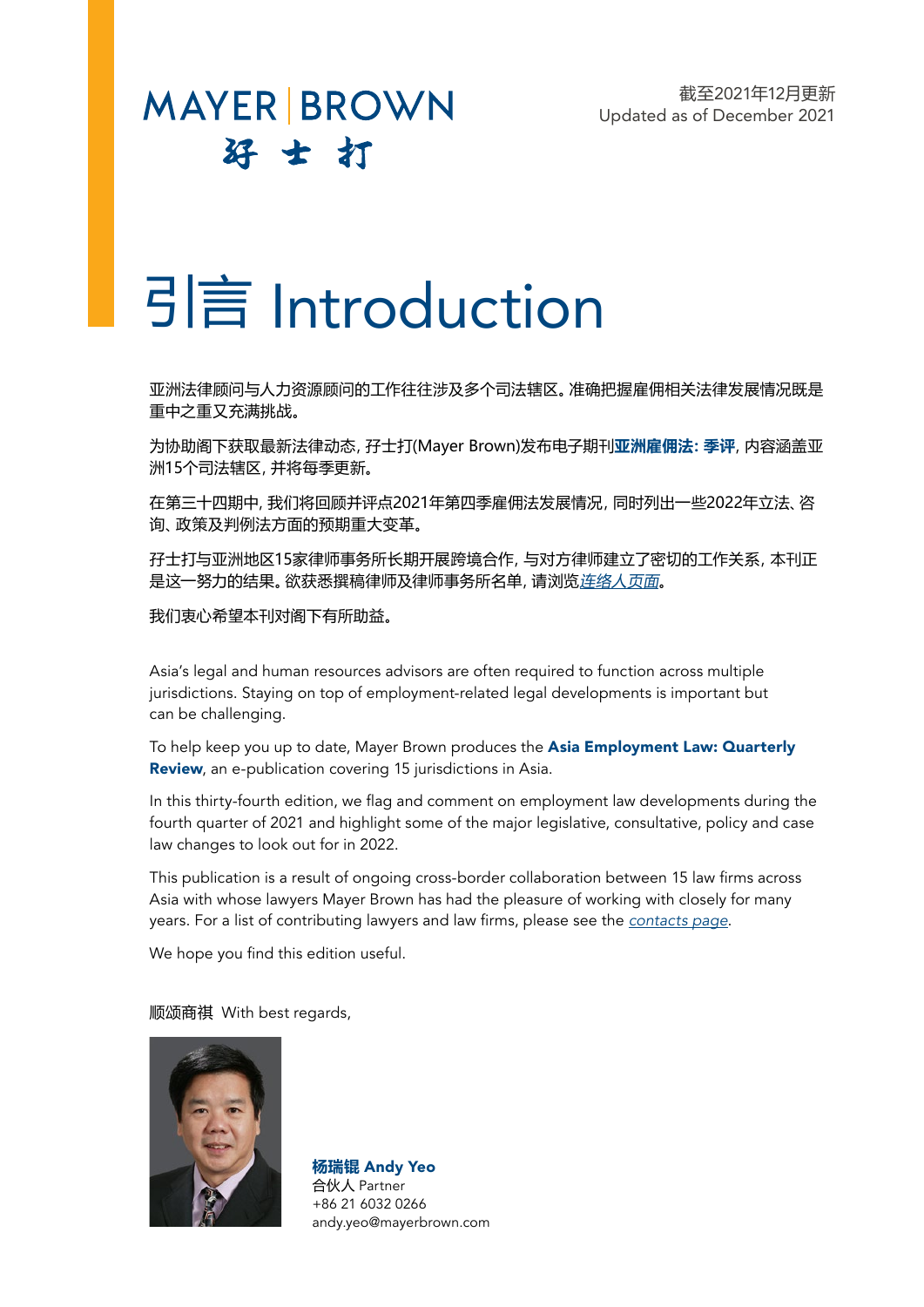2021

**中 国 CHINA** 

#### **点击阅览 2020 期刊**

Click here to view 2020 edition

**重要:** 可能需要 采取行动 444 444 444 回 顾 LOOKING BACK 444 444 444

顺 回

> ◢ Ä A

> ◢

◢ Ā

**LOOKING** 

**BACK** 

Â Ä ◢

A

∡ Ä ▲

中 国

CHINA 1 JAN 2021

Important: action likely required

**不可不知:** 关注发展动态

Good to know: follow developments

**注意变更:** 无需采取行动

Note changes: no action required

# **回顾**

Looking Back

**展望** Looking Forward

# **最高法出台审理劳动争议案件司法解释**

日前,最高人民法院发布《关于审理劳动争议案件适用法律问题的解释(一)》( 下称《解释》),自2021年1月1日起施行。

《解释》共五十四条,对劳动争议的纠纷范围、管辖、起诉与受理、仲裁等事项予 以明确。其中,《解释》规定,劳动者以用人单位的工资欠条为证据直接提起诉 讼,诉讼请求不涉及劳动关系其他争议的,视为拖欠劳动报酬争议,人民法院按 照普通民事纠纷受理。同时,劳动合同期满后,劳动者仍在原用人单位工作,原用 人单位未表示异议的,视为双方同意以原条件继续履行劳动合同。一方提出终止 劳动关系的,人民法院应予支持。《解释》还提出,劳动合同被确认为无效,劳动 者已付出劳动的,用人单位应当按照规定向劳动者支付劳动报酬和经济补偿。 [更多...](http://www.court.gov.cn/fabu-xiangqing-282121.html)

#### **1月1日** 2021 SPC Issues Judicial Interpretation (I) on Trial of Labor Dispute **Cases**

The Supreme People's Court ("SPC") has recently issued the Interpretation on Issues concerning the Application of Law in the Trial of Labor Dispute Cases (I) (the "Interpretation"), with effect from January 1, 2021. The Interpretation consists of 54 articles in total, specifying the scope, jurisdiction, prosecution and acceptance, and arbitration of labor disputes. Among others, the Interpretation stipulates that where an employee directly institutes a lawsuit on the strength of a slip on wage default issued by the employer as evidence, and the claims do not involve any other dispute over labor relationship, it shall be regarded as a dispute over the default on labor remunerations and shall be accepted by court as a general civil dispute; where, after the expiration of a labor contract, the employee still work for the original employer and the original employer does not express any objection, it shall be deemed that the parties agree to continue the performance of the labor contract in accordance with the original terms and conditions; if a party proposes to terminate the labor relationship, the court shall support it. The Interpretation also points out that where a labor contract is confirmed as invalid but the employee has already provided labor services, the employer shall pay the labor remuneration and financial compensation to the employee in accordance with the relevant provisions.

#### *[More...](http://www.court.gov.cn/fabu-xiangqing-282121.html)*

# **《关于下放国务院所属部门人力资源服务机构审批管理权限的通 知》**

人力资源和社会保障部办公厅于2021年8月3日发布《关于下放国务院所属部门 人力资源服务机构审批管理权限的通知》(下称《通知》)。《通知》明确,现将 国务院所属部门人力资源服务机构审批管理权限下放北京市人力资源和社会保 障局,请做好有关承接工作,实现国务院所属部门人力资源服务机构的属地化管 理。《通知》进一步规定,相关下放权限包括:一是下放国务院各部委、直属机构 及其直属在京事业单位和在京中央直管企业、全国性社团申请行政许可审批备 案权,涉及从事职业中介活动的审批事项等三类。二是下放国务院所属部门人力 资源服务机构日常管理权。

[更多...](http://www.mohrss.gov.cn/SYrlzyhshbzb/jiuye/zcwj/202108/t20210803_419942.html)

中 国 **8月3日** 2021

> CHINA 3

#### AUG 2021 Circular on Delegating the Approval and Management Authority of Human Resources Service Agencies of the Departments under the State Council

The Ministry of Human Resources and Social Security ("MOHRSS") issued Circular on Delegating the Approval and Management Authority of Human Resources Service Agencies of the Departments under the State Council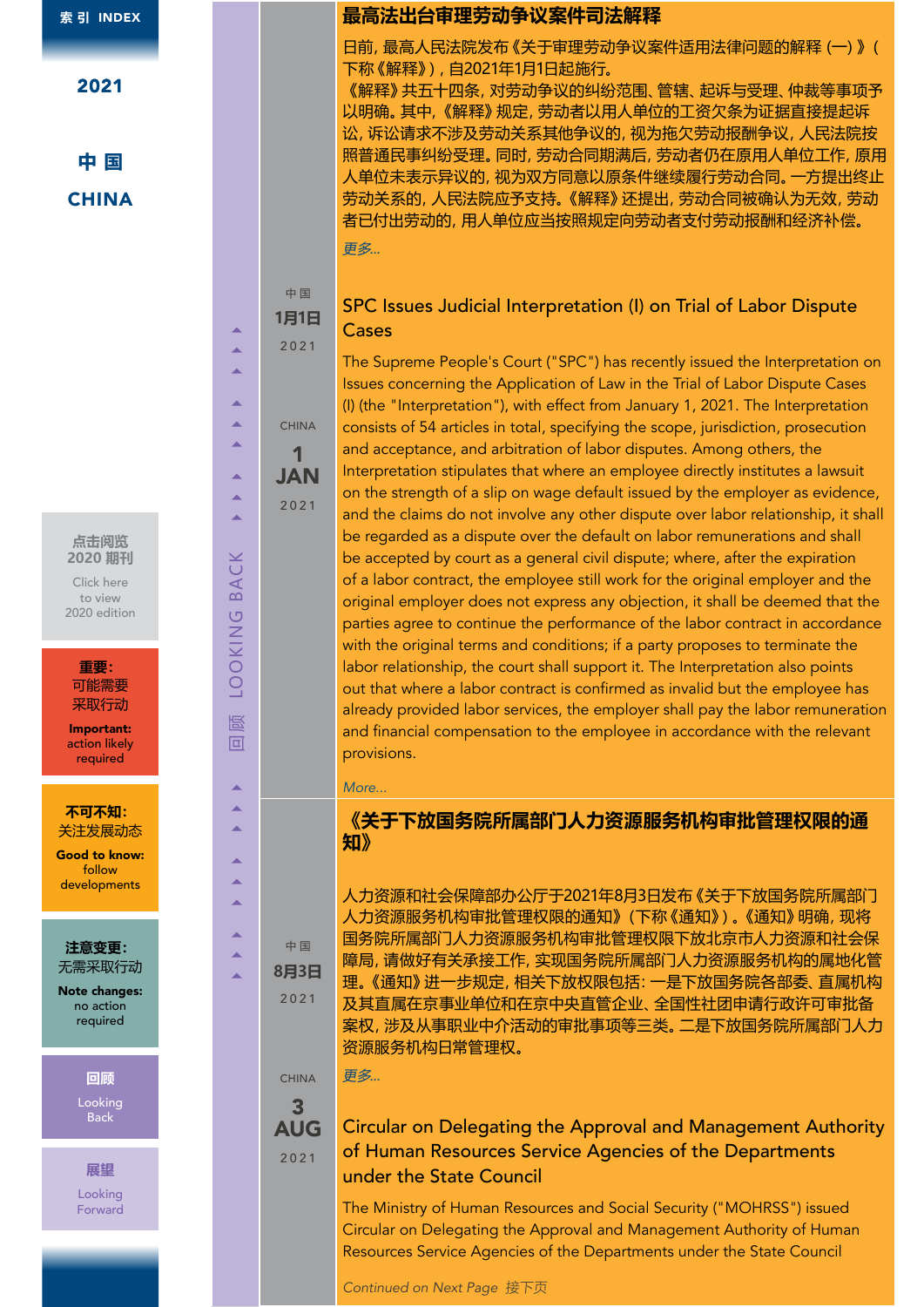**索 引** INDEX

| ٧ |  |
|---|--|
|---|--|

**中 国 CHINA** 

#### **点击阅览 2020 期刊**

444 444 444 回 顾 LOOKING BACK 444 444 444

顺 回

> Â ∡  $\blacktriangle$

> Â  $\overline{\phantom{a}}$ Ä

> ∡ A

**DOKING** 

BACK

 $\blacktriangle$ Ā

> Ā Ä

∡ Ä 中 国

2021

CHINA 3

2021

中 国

2021

CHINA 4 **NOV** 2021

Click here to view 2020 edition

**重要:** 可能需要 采取行动

Important: action likely required

**不可不知:** 关注发展动态

Good to know: follow developments

**注意变更:** 无需采取行动

Note changes: no action required

**回顾**

Looking Back

**展望**

Looking Forward **8月3日** AUG ("Circular") on August 3 2021. The Circular states that the approval and management authority of the human resources service agencies of the departments under the State Council is now delegated to the Beijing Municipal Human Resources and Social Security Bureau. Relevant transition work shall be carried out effectively to achieve the administrative localization of the human resources service agencies of the departments under the State Council. The Circular further stipulates that, the delegation of authority relates to two aspects: the first is to delegate the approval and record-filing authority for administrative licensing applied for by the ministries, commissions and directly affiliated institutions of the State Council and their directly affiliated public institutions in Beijing, Beijing-based enterprises directly under the Central Government, and national associations, involving three categories of approval items such as engaging in employment intermediary activities. The second is to delegate the day-to-day management authority of the human resources service agencies of the departments under the State Council. *[More...](http://www.mohrss.gov.cn/SYrlzyhshbzb/jiuye/zcwj/202108/t20210803_419942.html)*

### **《关于职业院校毕业生参加事业单位公开招聘有关问题的通知》**

日前,人力资源和社会保障部发布《关于职业院校毕业生参加事业单位公开招聘 有关问题的通知》(下称《通知》)。《通知》要求,事业单位公开招聘要树立正 确的选人用人理念,破除唯名校、唯学历的用人导向,切实维护、保障职业院校( 含技工院校,下同)毕业生参加事业单位公开招聘的合法权益和平等竞争机会。 同时,《通知》提出,鼓励引导职业院校毕业生积极投身乡村振兴事业,职业院校 毕业生与普通高校毕业生同等享受艰苦边远地区基层事业单位公开招聘倾斜政 策。乡村振兴重点帮扶县基层事业单位工勤技能岗位补充急需紧缺技能人才的, 可面向职业院校毕业生专项招聘。

#### **11月4日** Circular on Issues concerning Vocational College Graduates' Participation in the Open Recruitment of Public Institutions

On November 4, 2021, the Ministry of Human Resources and Social Security ("MOHRSS") has issued the Circular on Issues concerning Vocational College Graduates' Participation in the Open Recruitment of Public Institutions (the "Circular"). The Circular requires that, public institutions must establish the correct concept of selection and employment, break with the practice of only hiring from prestigious schools and those with academic qualifications, and earnestly safeguard and ensure that graduates of vocational colleges (including technical colleges, the same below) have legal right to participate in public institutions' open recruitment and have an equal opportunity to compete for positions. Additionally, the Circular proposes the actions to encourage and guide graduates of vocational colleges to actively participate in the cause of rural revitalization, and that graduates of vocational colleges and those of ordinary colleges and universities equally enjoy the preferential policy of open recruitment of grassroots public institutions in difficult and remote areas. Where grassroots public institutions in key counties receiving assistance for rural revitalization need to recruit skilled workers of urgently needed, they may carry out special recruitment actions targeted graduates of vocational colleges.

*[More...](http://www.mohrss.gov.cn/xxgk2020/fdzdgknr/zcfg/gfxwj/rcrs/202111/t20211102_426608.html)*

#### 撰稿 CONTRIBUTED BY:

#### 競天公誠律師事務所 **JINGTIAN & GONGCHENG**

孖士打: 根据中华人民共和国司法部的规定,本行不能从事中国法律业务,根据目前中国的法律法规,本行及其他注册地在中国之外的司法管辖区的国际律师行不能就<br>中国法律提供正式的法律意见。本文所载观点是基于本行此前处理中国有关事宜及开展调查研究时获取的对中国法律法规的认识与了解。有鉴于此,本文内容并不构<br>成(也不应被视为构成)关于中国法律法规的意见或建议。

Mayer Brown: We are not admitted by the PRC Ministry of Justice to practise PRC law. Under current PRC regulations, our firm as with any other international law firm with home jurisdiction outside the PRC, is not permitted to render formal legal opinion on matters of PRC law. The views set out in this document are based on our<br>knowledge and understanding of the PRC laws and regulations such, this report does not constitute (and should not be construed as constituting) an opinion or advice on the laws and regulations of the PRC.